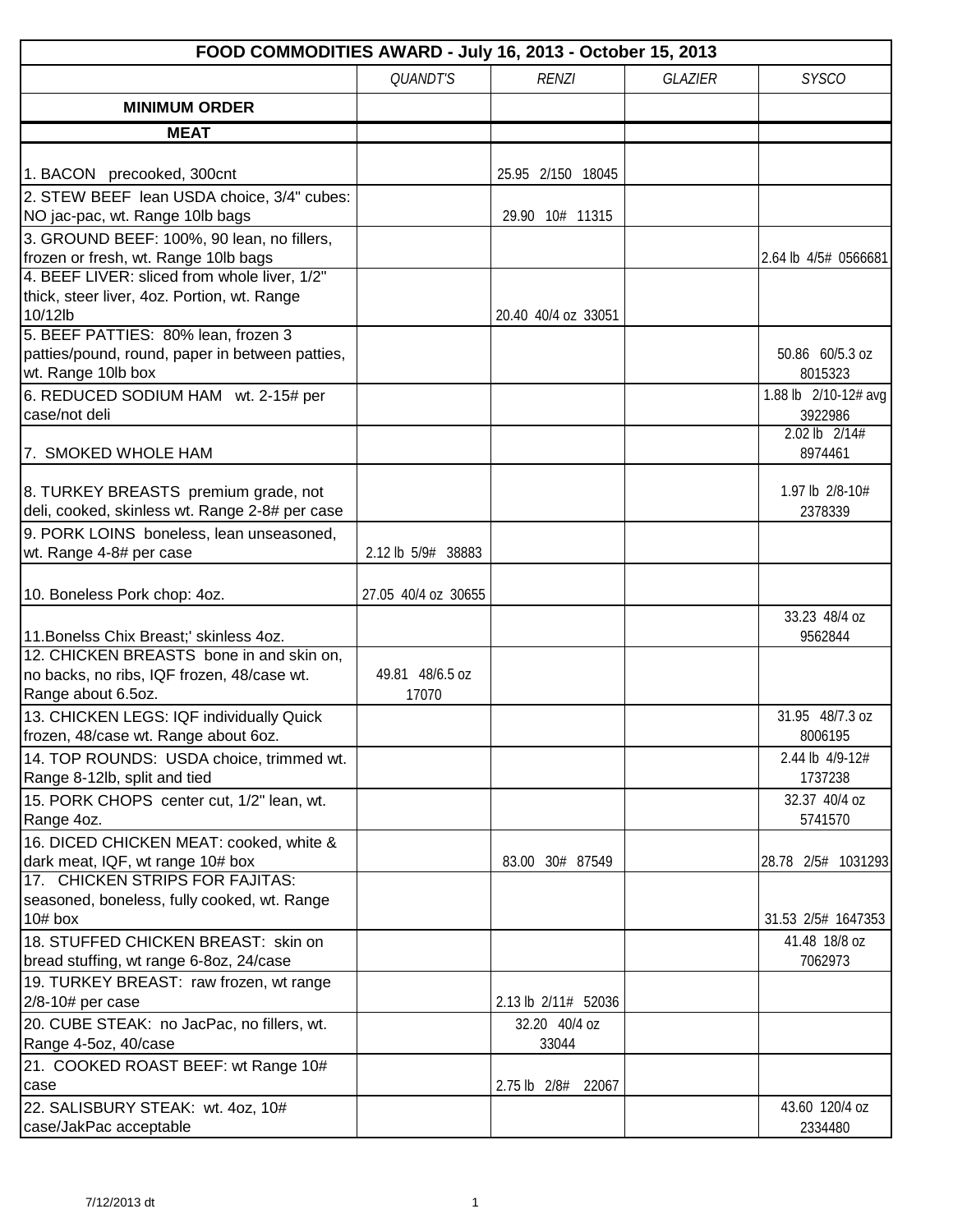|                                                            | <b>QUANDT'S</b>            | <b>RENZI</b>             | <b>GLAZIER</b> | <b>SYSCO</b>                |
|------------------------------------------------------------|----------------------------|--------------------------|----------------|-----------------------------|
| 23. ITALIAN SAUSAGE LINKS: wt. 4oz.                        |                            |                          |                | 21.32 2/5# 1968130          |
| 24. PORK BREAKFAST SAUSAGE LINKS,<br>cooked 1oz.           |                            |                          |                | $17.21$ $1/10$ #<br>1488493 |
| 25. BONELESS CHICKEN BREAST                                |                            | 26.95 27/6 oz<br>73129   |                |                             |
| 26. CHICKEN CORDON BLEU                                    |                            | 39.00 36/4 oz<br>55186   |                |                             |
| 27. PRECOOKED SLICED MEATLOAF<br><b>DELUXE</b>             |                            |                          |                | 41.25 120/4 oz<br>6772883   |
| 28. GROUND TURKEY                                          |                            |                          |                | 13.71 4/5# 7268279          |
| 29. TURKEY DOGS - 10 lb package                            |                            |                          |                | 10.57 2/5#<br>9822453       |
| 30. GROUND BEEF - 80/20 frozen - 10 lb<br>package          | 2.28 lb 8/10# avg<br>38579 |                          |                |                             |
| 31. GROUND BEEF - 80/20 - fresh - 5 lb<br>package          |                            |                          |                | 2.08 lb 4/5# avg<br>0566709 |
| <b>FROZEN MEAT</b>                                         |                            |                          |                |                             |
|                                                            |                            | 29.65 60/3.2 oz          |                |                             |
| 1. PORK BBQ RIBETTES: cooked, 100/case                     |                            | 33023                    |                |                             |
| 2. BREADED VEAL PATTY with CHEESE:<br>40/case              |                            | 29.00 40/4 oz<br>33041   |                |                             |
| 3. STUFFED PEPPERS W/SAUCE: 48/case                        |                            |                          |                | 52.31 4/5 lb 2517001        |
| 4. STUFFED CABBAGE W/SAUCE: 48/case                        |                            |                          |                | 61.29 $4/5.7$ #<br>8156978  |
| 5. BREADED FISH: uncooked 32/cse<br>comparable to Pier 17  |                            |                          |                | 37.43 10#<br>6788681        |
| 6. BREADED FISH COOKED 48/CASE                             |                            |                          |                | 19.74 10 lb 6085167         |
| 7. UNBREADED VEAL PATTY: 40Z.                              |                            | 25.90 40/4 oz<br>16231   |                |                             |
| 8. FROZEN MANICOTTI: 60/case 3oz.                          |                            |                          |                | 24.14 60/2.75 oz<br>1042878 |
| 9. FROZEN STUFFED SHELLS: 20z., 120/case                   |                            | 36.00 120/2 oz<br>35249  |                |                             |
| 10. PEPPERONI: sliced, 10# case                            |                            |                          |                | 40.62 25# 1752062           |
| 11. ITALIAN SAUSAGE CUBES: cooked                          |                            |                          |                | 15.93 2/5# 8131443          |
| 12. BREADED CHICKEN PATTY: 3oz., oven<br>ready, white meat |                            | 11.39 52/3.1 oz<br>55057 |                |                             |
| 13. ITALIAN MEATBALLS: 10# BOX                             |                            |                          |                | 50.56 40# 4288577           |
| 14. CUBED PORK                                             | 22.55 2/5# 30549           |                          |                |                             |
| 15. PULLED TURKEY                                          |                            | 36.90<br>2/5# 52031      |                |                             |
| 16. HOT DOGS                                               |                            | 15.00 2/5# 22124         |                |                             |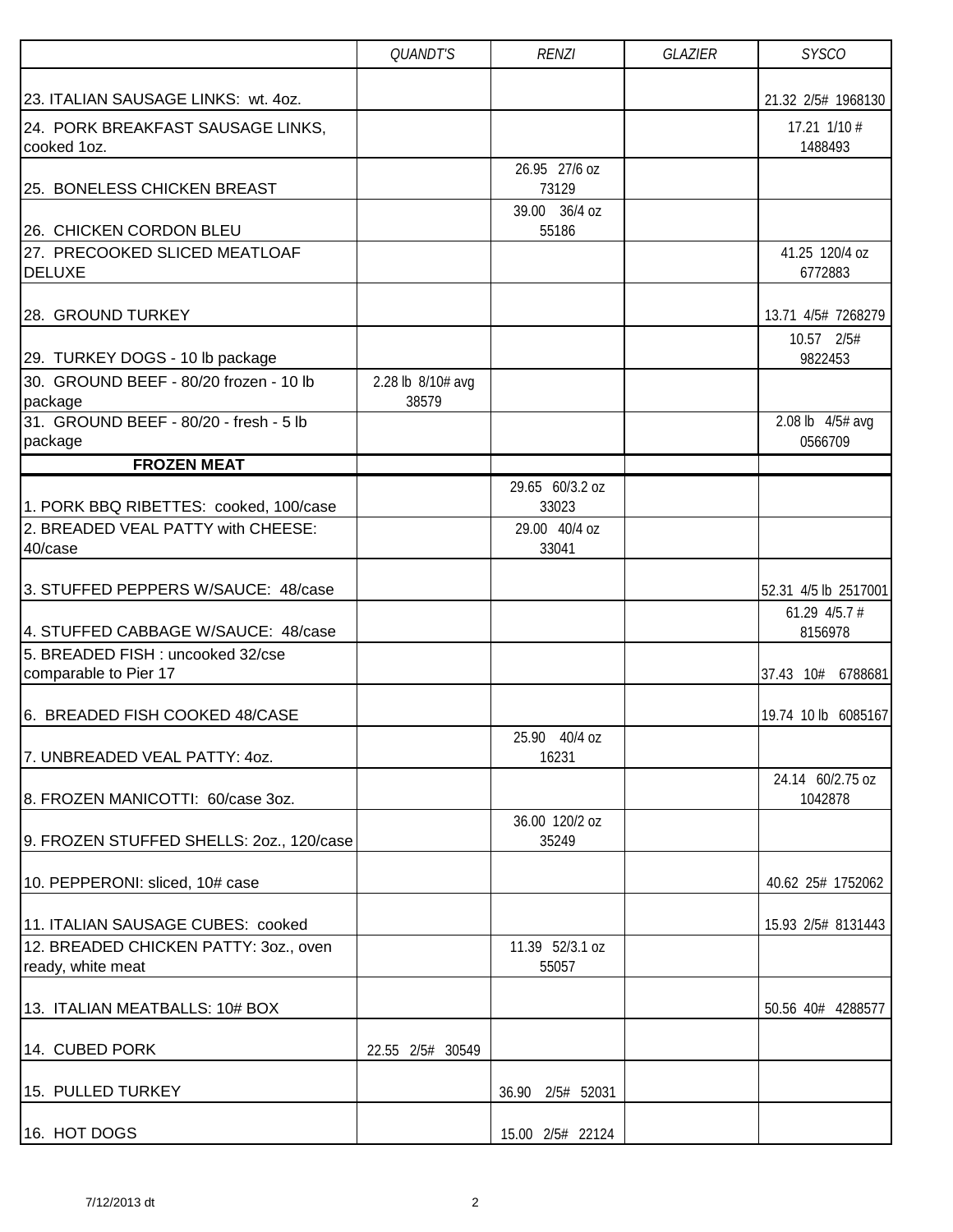|                                                           | <b>QUANDT'S</b> | <b>RENZI</b>             | <b>GLAZIER</b>    | <b>SYSCO</b>                |
|-----------------------------------------------------------|-----------------|--------------------------|-------------------|-----------------------------|
| 17. BABY BACK RIBS                                        |                 |                          |                   | 4.02 lb 30# avg<br>1496728  |
| 18. BREAKFAST TURKEY SAUSAGE                              |                 |                          |                   | 24.07 160/1 oz<br>5393236   |
| 19. UNBREADED FISH FILLETS 4 oz                           |                 |                          |                   | 79.00 4/10#<br>8085698      |
| 20. BREAKFAST SAUSAGE PATTIES                             |                 |                          |                   | 17.67 10# 7131907           |
| 21. FISH NUGGETS 1 oz<br>22. POLLOCK POTATO CRUNCH NUGGET |                 |                          |                   | 19.35 10# 2124709           |
| 1 oz                                                      |                 |                          |                   |                             |
| 23. TATOR TOT 1 oz                                        |                 | 15.10 6/5# 34035         |                   | 15.37 6/3.5#                |
| 24. HASHBROWN 2.25 oz                                     |                 |                          |                   | 0393678                     |
| 25. PANCAKES - BUTTERMILK 1.2 oz                          |                 |                          |                   | 9.51 144/1.2oz<br>0669200   |
| 26. DICED TURKEY                                          |                 |                          |                   | 22.83 2/5# 3054848          |
| 27. BREADED FISH FILLETS 4 oz                             |                 |                          |                   | 19.97 10# 1900737           |
| 28. 5" ROUND PIZZA - individual                           |                 |                          |                   | 36.18 60/5 oz<br>1740216    |
| <b>FISH</b>                                               |                 |                          |                   |                             |
| 1. TUNA FISH: 4# can                                      |                 | 56.00 6/66.5 oz<br>64025 |                   |                             |
| 2. TUNA FISH: 12 oz can                                   |                 |                          |                   | 52.85 24/12 oz<br>8524357   |
| <b>EGGS</b>                                               |                 |                          |                   |                             |
| 1. PEELED HARD COOKED: 20#                                |                 |                          |                   | 24.74 2/10#<br>5826500      |
| 2. PASTEURIZED EGGS: 15/2#                                |                 |                          | 35.18 15/2# 81350 |                             |
| 3. EGG PATTIES - frozen                                   |                 |                          |                   | 30.35 200/1 oz<br>9546797   |
| <b>PASTA</b>                                              |                 |                          |                   |                             |
| 1. SPAGHETTI                                              |                 | 11.59 20# 84072          |                   |                             |
| 2. ELBOW MACARONI                                         |                 | 11.59 20# 84073          |                   |                             |
| 3. ZITI                                                   |                 | 11.59 20# 84074          |                   |                             |
| 4. SPIRALS: tricolored                                    |                 | 8.30 10# 84096           |                   |                             |
| 5. RICE: par boil                                         |                 |                          |                   | 11.52 25# 7905441           |
| 6. LASAGNA NOODLES                                        |                 | 14.50 12/1# 76879        |                   |                             |
| 7. EGG NOODLES                                            |                 | 8.95 10# 84082           |                   |                             |
| 8. FROZEN RAVIOLI                                         |                 |                          |                   | 12.60 220/.58 oz<br>1314822 |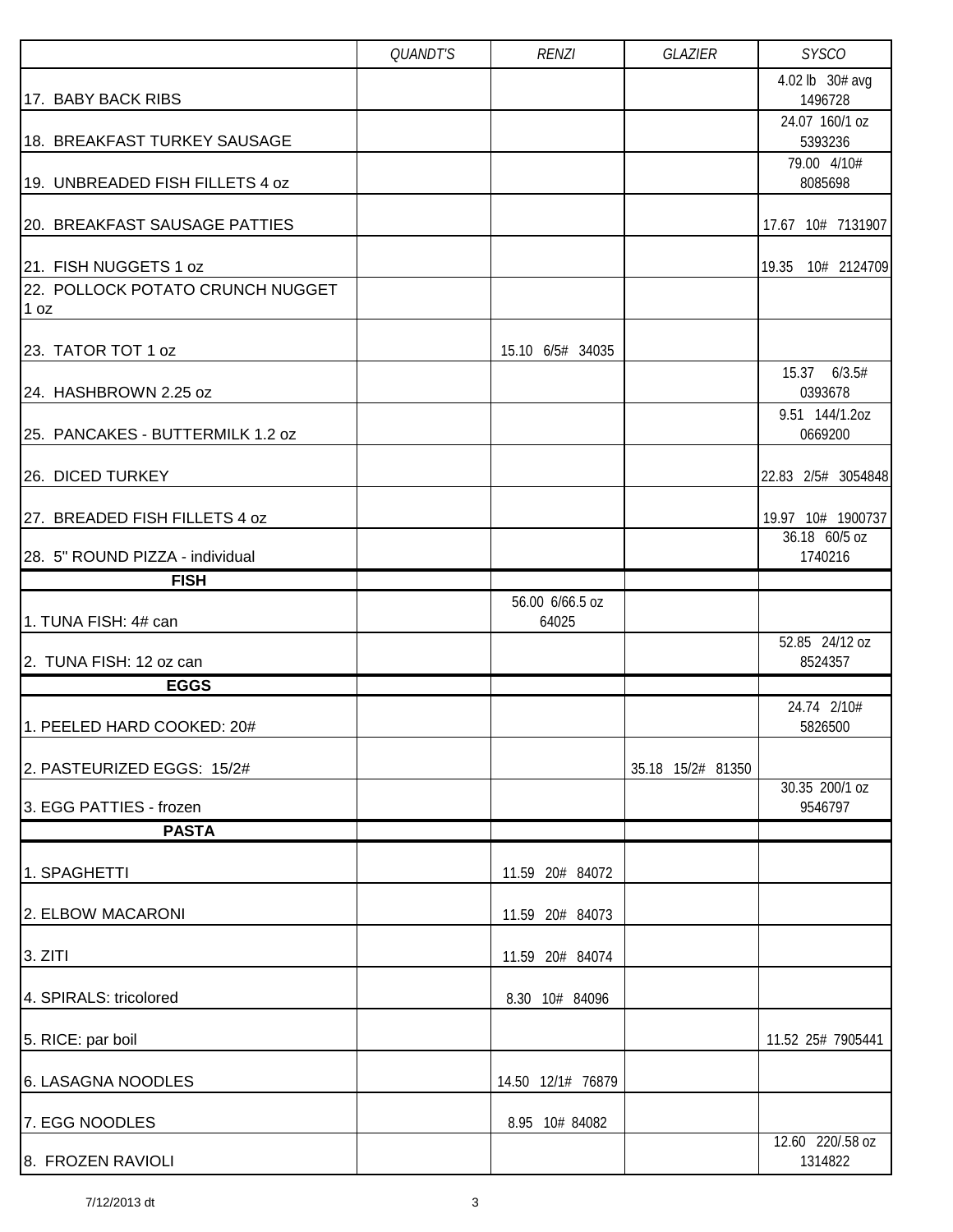|                                | <b>QUANDT'S</b>   | <b>RENZI</b>      | GLAZIER                 | <b>SYSCO</b>                                   |
|--------------------------------|-------------------|-------------------|-------------------------|------------------------------------------------|
| <b>BAKING PRODUCTS</b>         |                   |                   |                         |                                                |
| 1. FLOUR                       |                   | 8.00 25#<br>10881 |                         |                                                |
| 2. SUGAR, GRANULATED           | 20.08 50#<br>4610 |                   |                         |                                                |
| 3. SUGAR, CONFECTIONERY        | 22.48 50# 4608    |                   |                         |                                                |
| 4. SUGAR, BROWN                | 22.28 50# 4603    |                   |                         |                                                |
| 5. SHORTENING                  |                   | 34.70 50# 77001   |                         |                                                |
| <b>6. VEGETABLE OIL</b>        |                   | 38.00 6/gal 30088 |                         |                                                |
| 7. CORN STARCH                 |                   | 17.25 24/1# 91369 |                         |                                                |
| 8. BAKING SODA                 |                   |                   | 18.08 24/16 oz<br>20002 |                                                |
| 9. BAKING POWDER               |                   | 5.25 5# 68064     |                         |                                                |
| 10. COCONUT: unsweetened       |                   |                   |                         | 17.36 5/2# 4510921                             |
| 11. SEMI-SWEET CHOCOLATE CHIPS |                   | 43.95 25# 92210   |                         |                                                |
| 12. WALNUTS                    |                   | 160.00 30# 10179  |                         |                                                |
| 13. PEANUT BUTTER              | 40.53 6/5# 4124   |                   |                         |                                                |
| 14. CHIX STUFFING MIX          |                   |                   |                         | 54.80 6/48 oz<br>1958016                       |
| 15. BRAN MUFFIN MIX            |                   |                   |                         | 49.02 6/5# 4044020                             |
| 16. SALT SUBSTITUTE            | 18.24 2000 4665   |                   |                         |                                                |
| 17. PEANUT BUTTER CHIPS        | 59.46 25# 4466    |                   |                         |                                                |
| <b>INDIVIDUAL CEREALS</b>      |                   |                   |                         |                                                |
| 1. CHEERIOS - Individual       |                   |                   |                         | 18.03 96/.75 oz<br>5594049                     |
| 2. CORN FLAKES - Individual    |                   | 17.80 96 85005    |                         |                                                |
| 3. RAISIN BRAN - Individual    |                   |                   |                         | 19.13 96/1.25 oz<br>5594015<br>26.08 96/5/8 oz |
| 4. SPECIAL K - Individual      |                   |                   |                         | 4044699                                        |
| 5. RICE CRISPIES - Individual  |                   | 17.80 96 84062    |                         |                                                |
| 6. CREAM OF WHEAT - Bulk       |                   |                   |                         | 21.49 12/28 oz<br>8562639                      |
| 7. OATMEAL - Individual        |                   |                   |                         | 24.25 12/42 oz<br>8562621                      |
| 8. SHREDDED WHEAT - Individual |                   |                   |                         | 28.16 70/1.06 oz<br>6199269                    |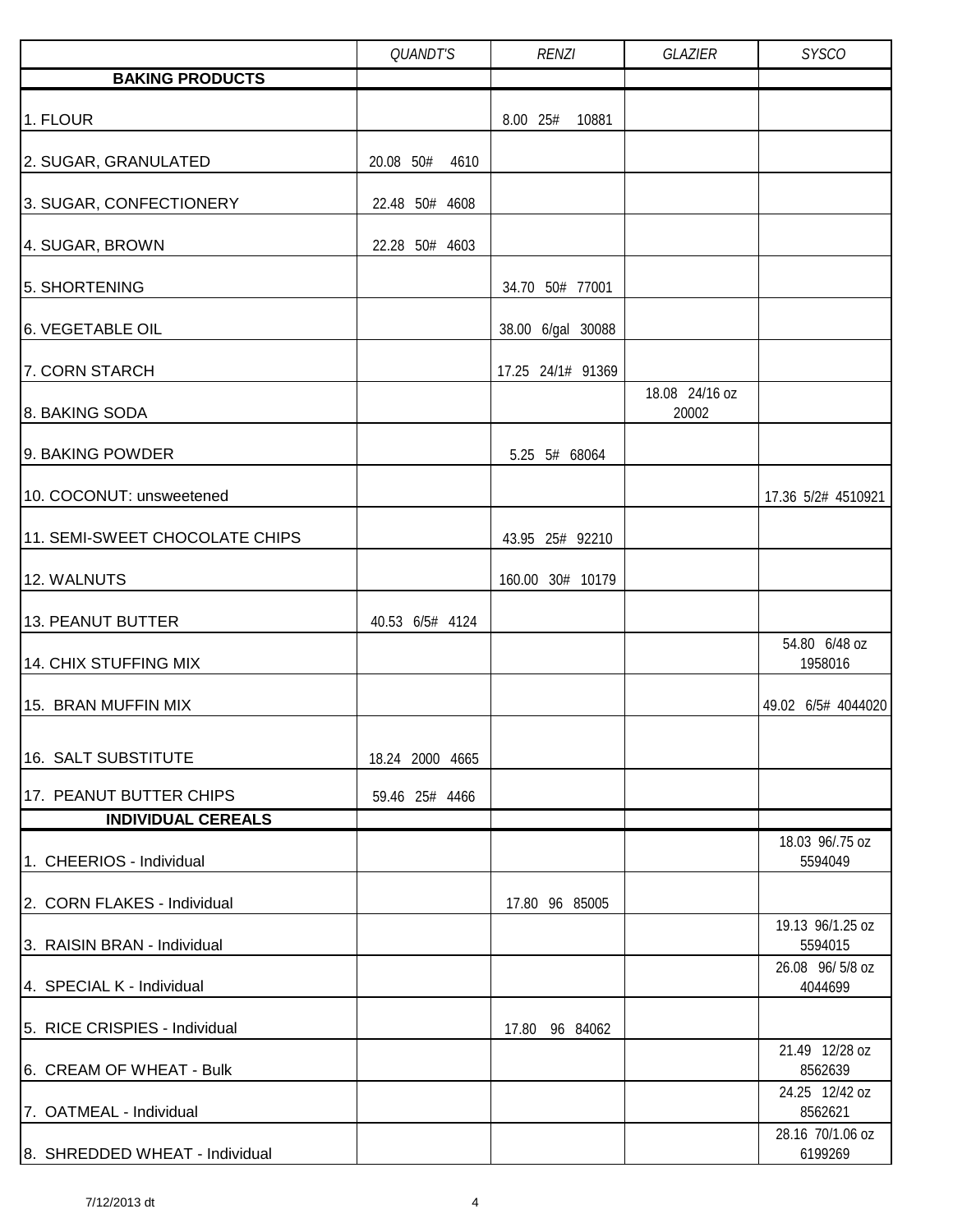|                                                                       | QUANDT'S           | <b>RENZI</b>        | <b>GLAZIER</b> | <b>SYSCO</b>                                                 |
|-----------------------------------------------------------------------|--------------------|---------------------|----------------|--------------------------------------------------------------|
| 9. SHREDDED WHEAT - Bulk                                              |                    |                     |                |                                                              |
| 10. CREAM OF WHEAT - Individual                                       |                    |                     |                |                                                              |
| 11. BRAN FLAKES - Individual                                          |                    | 17.80 96 84040      |                |                                                              |
| <b>DESSERT MIXES</b>                                                  |                    |                     |                |                                                              |
| 1. BANANA NUT MUFFIN MIX                                              |                    | 59.00 6/5# 28008    |                |                                                              |
| 2. BLUEBERRY MUFFIN MIX                                               |                    | 27.00 6/5# 28424    |                |                                                              |
| 3. BASIC MUFFIN MIX                                                   |                    | 26.00 6/5# 28418    |                |                                                              |
| 4. BROWNIE MIX                                                        |                    | 23.90 6/5# 28420    |                |                                                              |
| 5. ANGELFOOD CAKE                                                     |                    |                     |                | 46.90 12/16 oz<br>4045621                                    |
| 6. SPICE CAKE MIX                                                     | 30.87 6/5#<br>6450 |                     |                |                                                              |
| 7. READY TO SPREAD ICING: MUST BE<br>SHELF STABLE CHOCOLATE & VANILLA |                    |                     |                | 2/11# 51.15 choc<br>fudge 4158929 /<br>51.08 vanilla 4046124 |
| 8. CAKE MIXES: Yellow/White/Chocolate                                 |                    | 6/5# 20.85 wh 28426 |                | 6/5# 20.87 yel<br>6530406 / 23.79 devils<br>food 6530372     |
| 9. CARROT CAKE MIX                                                    |                    |                     |                |                                                              |
| 10. DIABETIC CAKE MIXES:<br>Yellow/White/Chocolate                    |                    |                     |                | 6/16 oz 22.86<br>Van:6094528 / 22.76<br>Choc:6094536         |
| 11. SMOOTH SPREAD ICING (add water)                                   |                    |                     |                | 62.95 6/5# 4046116                                           |
| 12. EGG CUSTARD - No Bake                                             |                    |                     |                | 59.26 6/24 oz<br>5586086                                     |
| 13. CHEESECAKE                                                        |                    |                     |                | 64.44 6/4# 1678481                                           |
| 14. GINGERBREAD MIX                                                   |                    |                     |                | 25.37 6/5# 8946451                                           |
| 15. CORN MUFFIN MIX                                                   |                    | 20.69 6/5# 28418    |                |                                                              |
| <b>COOKING PRODUCTS</b>                                               |                    |                     |                |                                                              |
| 1. BEEF SOUP BASE LOW SODIUM                                          |                    | 51.00 12/1# 57716   |                |                                                              |
| 2. CHICKEN SOUP BASE LOW SODIUM                                       |                    | 42.00 12/1# 57715   |                |                                                              |
| 3. SOY SAUCE LOW SODIUM                                               |                    |                     |                | 37.85 6/.5 gal<br>4897641                                    |
| 4. PORK GRAVY MIX                                                     |                    |                     |                | 20.27 6/11.3 oz<br>9829748                                   |
| 5. TURKEY GRAVY MIX                                                   |                    |                     |                | 19.37 6/11.3 oz<br>9829557                                   |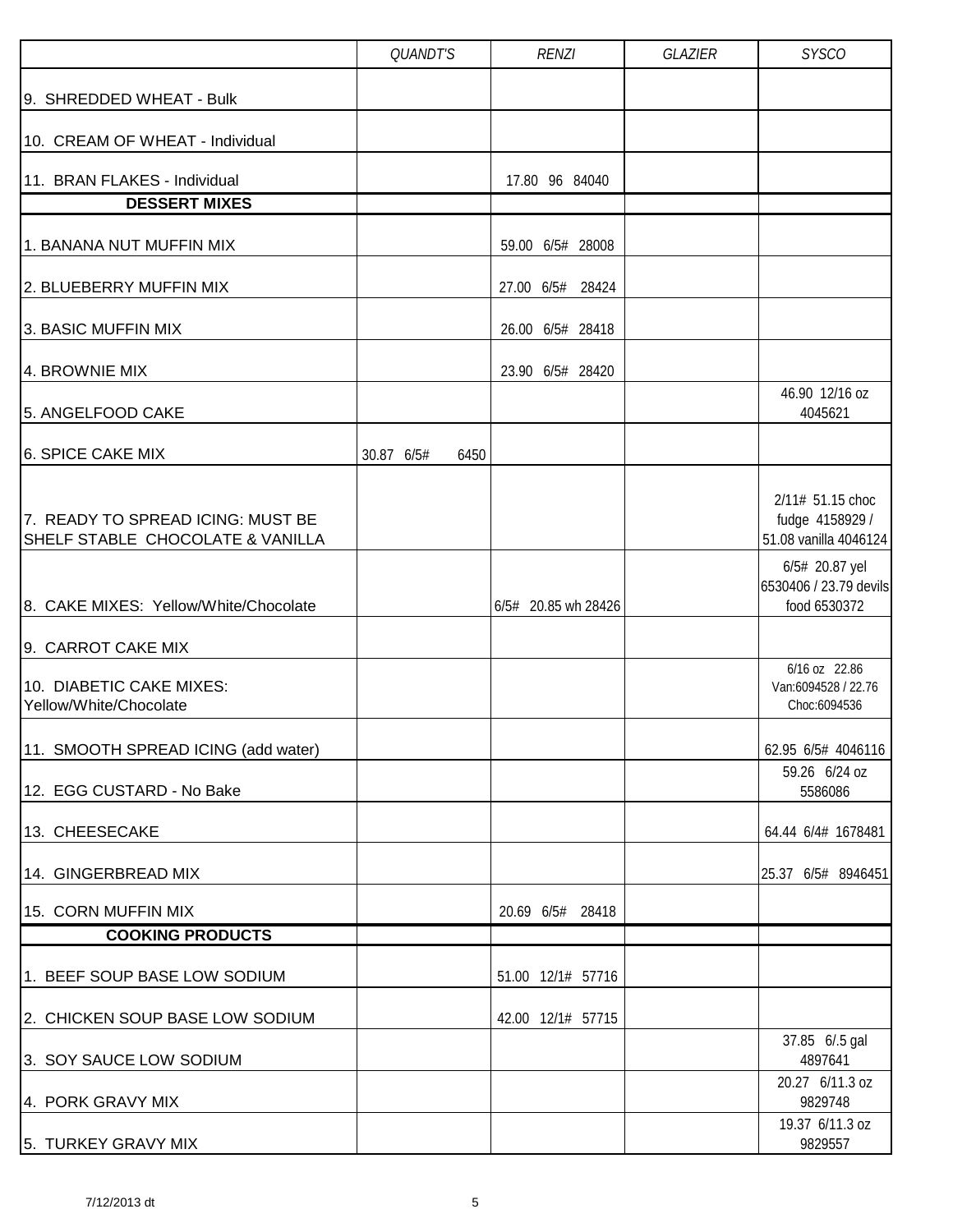|                                                                                                       | <b>QUANDT'S</b>  | <b>RENZI</b>                    | <b>GLAZIER</b> | <b>SYSCO</b>                |
|-------------------------------------------------------------------------------------------------------|------------------|---------------------------------|----------------|-----------------------------|
| 6. SAUSAGE GRAVY                                                                                      |                  | 56.00 6/105 oz<br>10625         |                |                             |
| 7. WORCESTERSHIRE SAUCE                                                                               | 18.21 4/gal 5814 |                                 |                |                             |
| 8. PANCAKE MIX                                                                                        |                  |                                 |                | 18.72 6/5# 5301643          |
| 9. BISQUICK MIX                                                                                       |                  |                                 |                | 20.00 6/5# 8463895          |
| 10. INSTANT BROTH & SEASONING - BEEF                                                                  |                  | 39.00 6/50 ct<br>91235          |                |                             |
| 11. INSTANT BROTH & SEASONING -<br><b>CHICKEN</b>                                                     |                  | 39.00 6/50 ct<br>91236          |                |                             |
| 12. BEEF BROTH                                                                                        |                  |                                 |                | 24.45 12/49 oz<br>5568233   |
| 13. CHICKEN GRAVEY                                                                                    |                  |                                 |                | 37.78 12/5#<br>4220364      |
| 14. CHICKEN BROTH                                                                                     |                  |                                 |                | 23.10 12/49 oz<br>5568241   |
| 15. THICK-IT INSTANT HEALTHCARE FOOD<br><b>THICKENER - PC</b><br>16. THICK-IT INSTANT HEALTHCARE FOOD |                  |                                 |                | 12.90 100/6.5 gm<br>0101758 |
| <b>THICKENER - Bulk</b><br><b>SALAD DRESSINGS</b>                                                     |                  |                                 |                | 60.08 25# 0102194           |
|                                                                                                       |                  | 30.20 4/gal 56297               |                |                             |
| 1. SALAD DRESSING Low Fat Ranch                                                                       |                  | lite                            |                |                             |
| 2. SALAD DRESSING Low Fat French                                                                      |                  |                                 |                | 21.44 4/gal 4086567         |
| 3. SALAD DRESSING Low Fat Thousand<br>Island                                                          |                  | 44.90 4/gal 56060<br>reg        |                |                             |
| 4. SALAD DRESSING Low Fat Golden Italian                                                              | 22.58 4/gal 8306 |                                 |                |                             |
| <b>SPICES</b>                                                                                         |                  |                                 |                |                             |
| 1. GARLIC 1.5#                                                                                        |                  | 10.50 5# 29135<br>40.00 6/16 oz |                |                             |
| 2. PEPPER $1#$                                                                                        |                  | 68535                           |                |                             |
| 3. BASIL LEAVES 5.5 oz                                                                                |                  |                                 |                | 12.86 5# 5421318            |
| 4. CHIVES, DRIED 1.12 oz                                                                              |                  | 21.50 6/1 oz 68086              |                |                             |
| 5. PARSLEY FLAKES 11 oz                                                                               |                  | 8.49 11 oz 68246                |                |                             |
| 6. ONIONS 3# dehydrated                                                                               |                  | 49.95 4/5# 29130                |                |                             |
| 7. POULTRY SEASONING 10 oz                                                                            |                  | 26.95 6/10.5 oz<br>68534        |                |                             |
| 8. CHILI POWDER                                                                                       |                  | 21.00 6/16 oz<br>68521          |                | 14.60 300/.3 oz             |
| 9. MRS. DASH SALT SUBSTITUTE                                                                          |                  |                                 |                | 1116052                     |
| <b>SOUP</b>                                                                                           |                  |                                 |                |                             |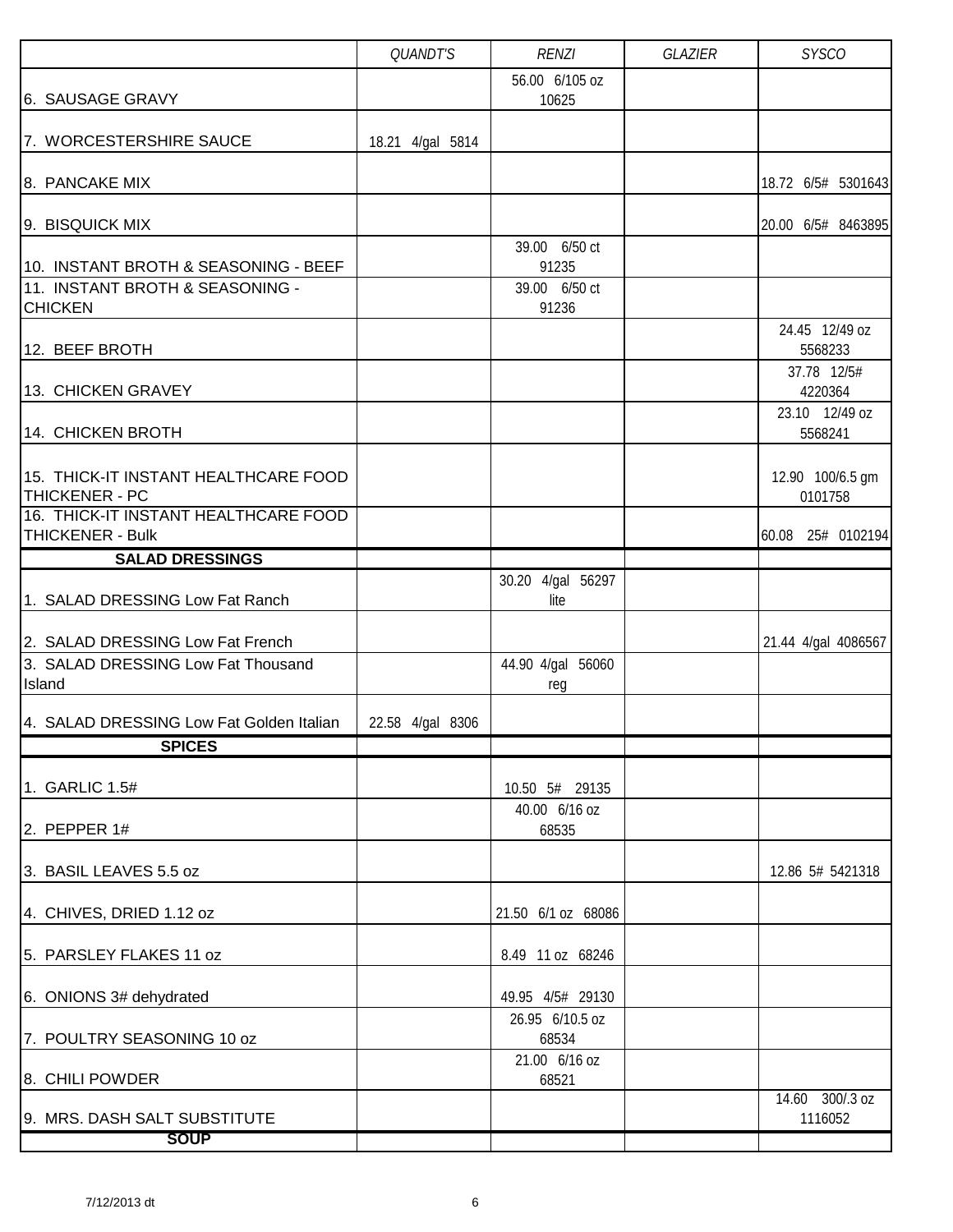|                                       | QUANDT'S               | <b>RENZI</b>                                | <b>GLAZIER</b> | <b>SYSCO</b>                |
|---------------------------------------|------------------------|---------------------------------------------|----------------|-----------------------------|
| 1. CR MUSHROOM LO-SO #5 CAN           |                        | 46.00 12/50 oz                              |                |                             |
|                                       |                        | upc1720                                     |                | 33.63 12/50oz               |
| 2. TOMATO LO-SO #5 CAN                |                        |                                             |                | 4146445                     |
| 3. CHICKEN NOODLE LO-SO               |                        |                                             |                | 17.67 24/7.25 oz<br>4104469 |
|                                       |                        | 19.00 24/7.25 oz                            |                |                             |
| 4. VEGETABLE LO-SO                    |                        | 36977                                       |                | 15.67 24/7.25 oz            |
| 5. TOMATO LO-SO                       |                        |                                             |                | 4013066                     |
| 6. CREAM OF CHICKEN SOUP              |                        |                                             |                |                             |
|                                       |                        |                                             |                | 16.71 24/7.25 oz            |
| 7. CREAM OF MUSHROOM SOUP             |                        |                                             |                | 4013041                     |
| <b>FROZEN DESSERTS</b>                |                        |                                             |                |                             |
| 1. APPLE PIE RAW                      |                        | 24.95 6/46 oz 50132                         |                |                             |
| 2. APPLE PIE BAKED                    |                        |                                             |                | 30.06 6/48 oz<br>9787748    |
|                                       | 44.02 6/46 oz 13025    |                                             |                |                             |
| 3. APPLE PIE SUGAR FREE               |                        | 34.00 6/46 oz                               |                |                             |
| 4. CHERRY PIE RAW                     |                        | 50143                                       |                |                             |
| 5. DIET SUGAR FREE CHERRY PIE         | 62.31 6/46 oz 13024    |                                             |                |                             |
| 6. BLUEBERRY PIE RAW                  |                        | 31.50 6/46 oz<br>50144                      |                |                             |
|                                       | 52.91 6/46 oz<br>13030 |                                             |                |                             |
| 7. DIET SUGAR FREE BLUEBERRY PIE      |                        | 26.50 4/38oz choc                           |                |                             |
|                                       |                        | 50126 / 25.70 6/27<br>oz bana 50131 / 25.80 |                |                             |
| 8. CREAM PIES:                        |                        | 6/10" cocon 50135                           |                |                             |
|                                       |                        |                                             |                | 38.24 6/48 oz               |
| 9. FRUIT OF THE FOREST PIE            |                        |                                             |                | 9785601<br>27.38 6/46 oz    |
| 10. STRAWBERRY RHUBARB PIE            |                        |                                             |                | 9785312                     |
| 11. CARROT CAKE premade, 3 sheets/box |                        | 51.50<br>4/10"<br>50010                     |                |                             |
|                                       | 36.52 392/1 oz         |                                             |                |                             |
| 12. OATMEAL COOKIES - ready to bake   | 14160                  |                                             |                | 29.02 6/36 oz               |
| 13. LEMON PIE                         |                        |                                             |                | 9788522                     |
| 14. BOSTON CREAM PIE                  |                        |                                             |                | 30.82 6/33 oz<br>1972090    |
| 15. DIABETIC COOKIES - ready to bake  |                        |                                             |                | 32.99 200/.75 oz<br>5754403 |
| 16. VANILLA ICE CREAM - individual    |                        |                                             |                | 21.48 96/4 oz<br>2220200    |
| 17. CHOCOLATE ICE CREAM - individual  |                        |                                             |                | 21.48 96/4 oz<br>2220226    |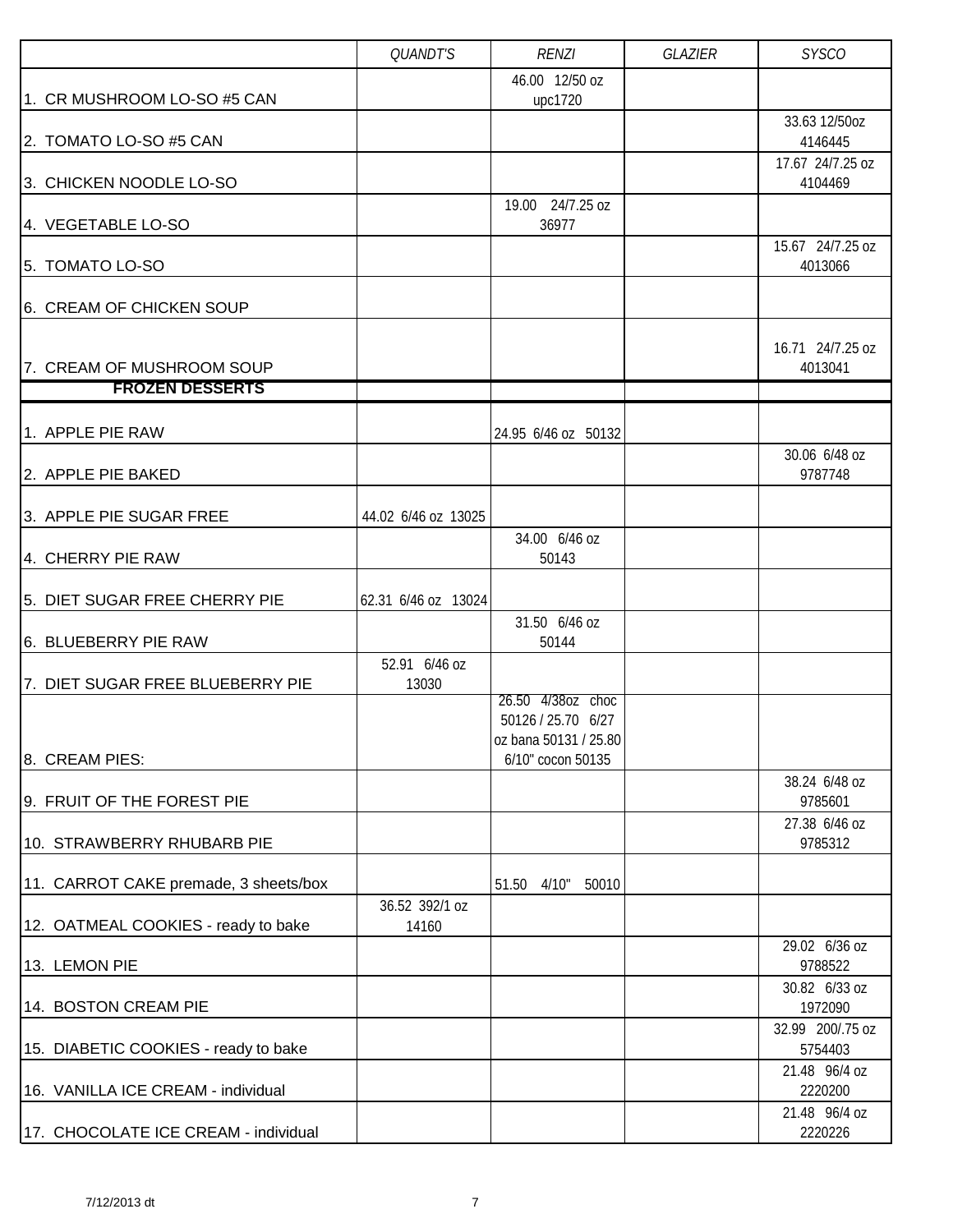|                                                                         | QUANDT'S            | <b>RENZI</b>            | <b>GLAZIER</b> | <b>SYSCO</b>               |
|-------------------------------------------------------------------------|---------------------|-------------------------|----------------|----------------------------|
|                                                                         |                     |                         |                | 5.43 24/4 oz               |
| 18. NSA VANILLA ICE CREAM - individual<br>19. NSA CHOCOLATE ICE CREAM - |                     |                         |                | 2376770<br>5.43 24/4 oz    |
| individual                                                              |                     |                         |                | 7769383                    |
| <b>JUICES</b>                                                           |                     |                         |                |                            |
| 1. ORANGE                                                               |                     | 23.95 12/46 oz<br>47057 |                |                            |
| 2. PINEAPPLE                                                            |                     |                         |                | 21.37 12/46 oz<br>5748827  |
| 3. APPLE                                                                | 17.84 12/46 oz 2600 |                         |                |                            |
| 4. TOMATO                                                               |                     |                         |                | 12.61 12/46 oz<br>4081584  |
| 5. CRANBERRY                                                            |                     |                         |                | 22.12 12/46 oz<br>8910558  |
| 6. V-8 EZO LO SO, low sodium                                            |                     |                         |                | 21.19 48/5.5 oz<br>5142187 |
| 7. ORANGE JUICE EZO                                                     |                     |                         |                | 16.81 48/5.5 oz<br>4164018 |
| 8. CRANBERRY EZO                                                        |                     |                         |                | 16.84 48/5.5 oz<br>4164364 |
| 9. GRAPEFRUIT EZO                                                       |                     |                         |                | 15.64 48/5.5 oz<br>4164026 |
| 10. PINEAPPLE EZO                                                       |                     |                         |                | 17.14 48/6 oz<br>4121950   |
| 11. APPLE EZO                                                           | 14.23 48/4 oz 2625  |                         |                |                            |
| 12. GRAPE JUICE                                                         |                     |                         |                | 23.97 12/46 oz<br>0475465  |
| 13. PC GRAPE JUICE 5.5 oz                                               |                     |                         |                | 17.96 48/5.5 oz<br>4164497 |
| 14. EZO TOMATOE JUICE                                                   |                     |                         |                | 14.22 48/6 oz<br>5161658   |
| 15. NO SUGAR JUICE - APPLE                                              |                     |                         |                |                            |
| 16. NO SUGAR JUICE - ORANGE                                             |                     |                         |                |                            |
| 17. NO SUGAR JUICE - GRAPE                                              |                     |                         |                |                            |
| 18. NO SUGAR JUICE - PINEAPPLE                                          |                     |                         |                |                            |
| <b>BULK PRODUCTS</b>                                                    |                     |                         |                |                            |
| 1. TOMATO CATSUP                                                        |                     | 18.80 6/10# 57106       |                |                            |
| 2. SLICED BEETS                                                         |                     |                         |                | 17.55 6/10# 0173740        |
| 3. DICED BEETS                                                          |                     |                         |                | 19.33 6/10# 4109328        |
| 4. SPAGHETTI SAUCE, comparable to Angela<br>Mia                         |                     |                         |                | 17.54 6/10# 4189361        |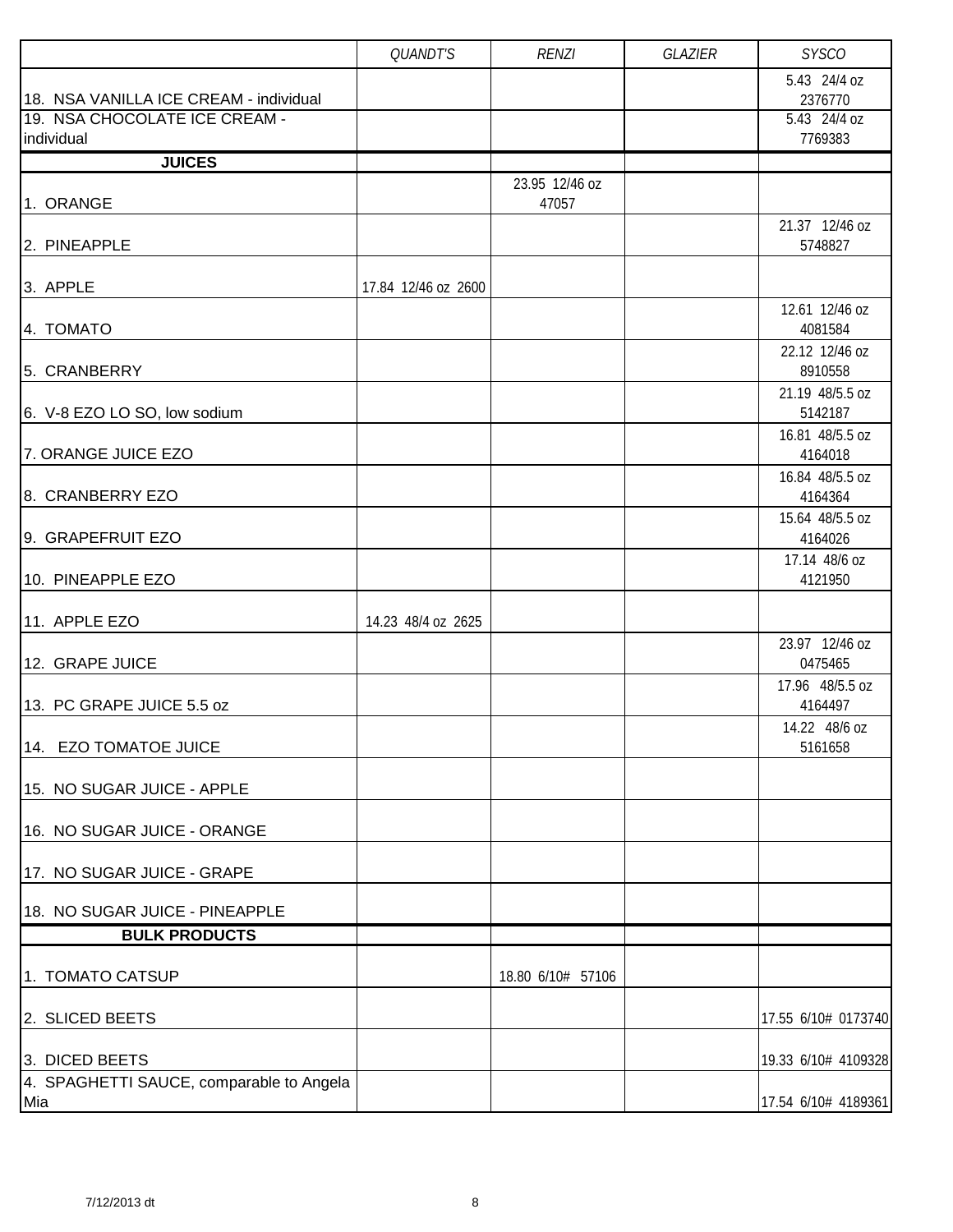|                                     | <b>QUANDT'S</b>  | <b>RENZI</b>      | GLAZIER | <b>SYSCO</b>                          |
|-------------------------------------|------------------|-------------------|---------|---------------------------------------|
|                                     |                  |                   |         | 28.57 6/10# 4189247                   |
| 5. GREEN PEPPERS                    |                  |                   |         | red & green strips                    |
| 6. RED PEPPERS                      | 37.74 6/10# 1981 |                   |         |                                       |
| 7. MUSHROOMS                        |                  | 37.25 6/10# 68025 |         |                                       |
| 8. NORTHERN BEAN                    |                  |                   |         | 18.82 6/10# 4062360                   |
| 9. POTATO PEARL Vitamin C Enriched  |                  |                   |         | 31.51 6/3.55#<br>4675138              |
| 10. STEWED TOMATO Grade A           |                  |                   |         | 19.07 6/10#<br>5096474                |
| 11. TOMATO PASTE Grade A            | 27.53 6/10# 2277 |                   |         |                                       |
| 12. SWEET POTATOES, syrup Grade A   |                  | 28.59 6/10# 92369 |         |                                       |
| 13. PIZZA SAUCE Grade A             |                  |                   |         | 17.36 6/10# 4189387                   |
| 14. POTATOES DICED                  |                  | 22.85 6/10# 62084 |         |                                       |
| 15. TOMATO SAUCE                    |                  |                   |         | 16.34 6/10# 4001921                   |
| 16. FRESH VAC PACKED DICED POTATOES |                  |                   |         | 14.63 2/10# 2598159                   |
| 17. CANNONBALL BBQ SAUCE            |                  |                   |         | 17.45 4/gal 8902134                   |
| 18. CANNED BEEF STEW                |                  | 66.00 6/10# 66067 |         |                                       |
| 19. CANNED CREAM STYLE CORN         |                  |                   |         | 19.51 6/10# 0582106                   |
| 20. CANNED CHILI SAUCE              |                  |                   |         | 23.82 6/10 5096490                    |
| 21. CANNED GREEN BEANS              | 17.69 6/10# 1224 |                   |         |                                       |
| 22. CANNED WAX BEANS                |                  | 20.20 6/10# 62012 |         |                                       |
| 23. CANNED KIDNEY BEANS             |                  | 20.59 6/10# 62026 |         |                                       |
| 24. BROWN GRAVEY                    |                  |                   |         | 24.15 12/50 oz<br>4184727             |
| 25. PINTO BEANS                     |                  |                   |         | 17.70 6/10#<br>3362274                |
| 26. LOW FAT MAYONNAISE              |                  |                   |         | 18.44 4/gal<br>6912735<br>33.09 4/gal |
| 27. COLE SLAW DRESSING              |                  |                   |         | 4002499                               |
| 28. ITALIAN BREADCRUMBS             |                  | 25.00 6/5# 29131  |         |                                       |
| 29. POTATO - SLICED - DEHYRATED     |                  |                   |         | 44.83 4/5# 4003091                    |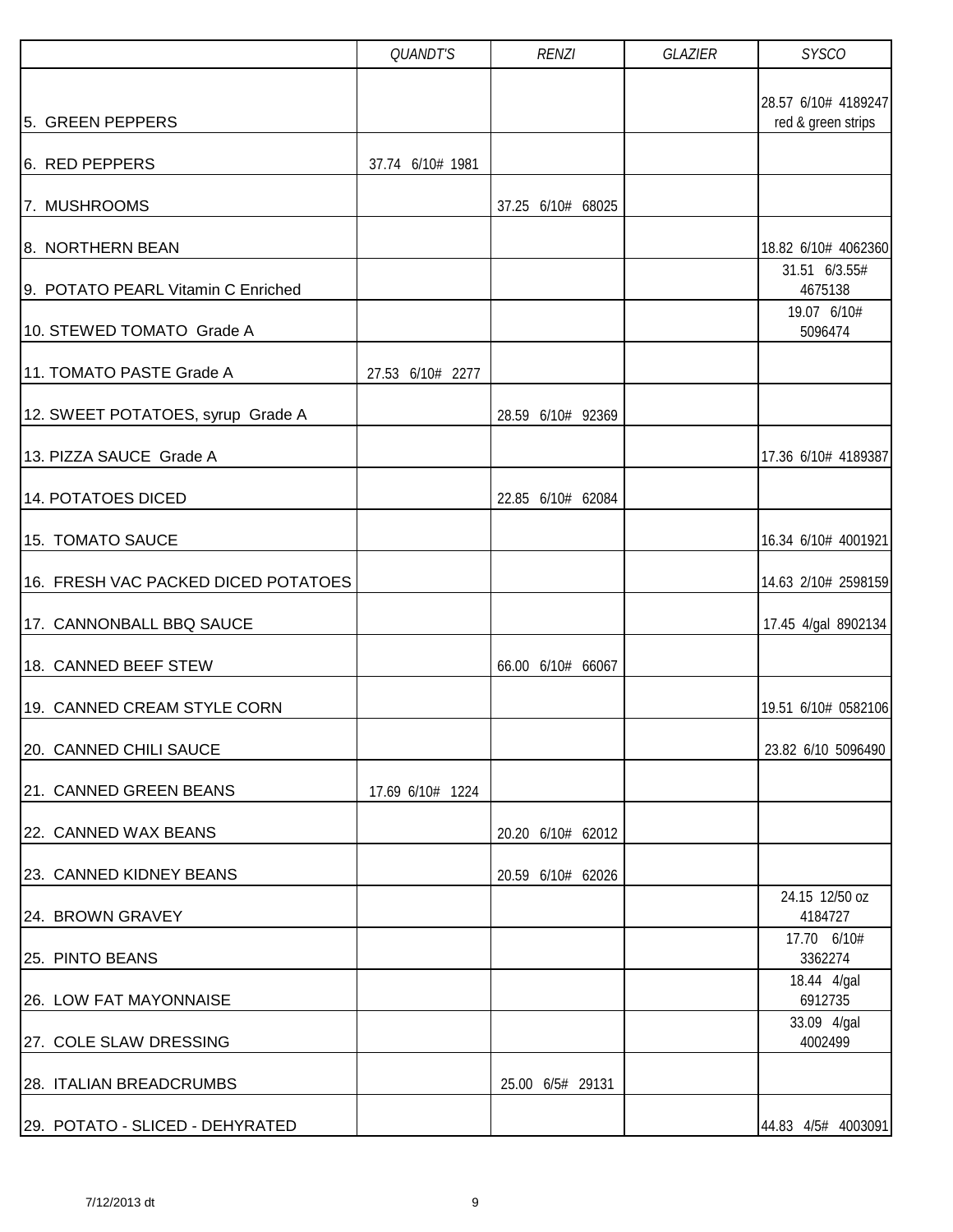|                                                                  | QUANDT'S               | <b>RENZI</b>                | <b>GLAZIER</b> | <b>SYSCO</b>                                            |
|------------------------------------------------------------------|------------------------|-----------------------------|----------------|---------------------------------------------------------|
|                                                                  |                        | 47.00 12/20.35 oz           |                |                                                         |
| 30. POTATO - SCALLOPED 20.35 oz                                  |                        | 34165                       |                |                                                         |
| <b>FRUITS</b>                                                    |                        |                             |                |                                                         |
| 1. APPLESAUCE Unsweetened, Grade A                               | 21.69 6/10# 127        |                             |                |                                                         |
| 2. PC APPLESAUCE, 40Z                                            |                        | 24.75 72/4 oz<br>88710      |                |                                                         |
| 3. CRANBERRY SAUCE Whole, Grade A                                |                        | 33.95 6/101 oz              |                | 44.54 6/10# 5729983                                     |
| 4. CRANBERRY SAUCE, Jellied, Grade A                             |                        | 64050                       |                |                                                         |
| 5. FRUIT COCKTAIL                                                |                        | 28.50 6/10# 63101           |                |                                                         |
| 6. PEACHES yellow, light cling halves, Grade A                   |                        |                             |                | 28.88 6/10# 4331914                                     |
| 7. PEACHES sliced, light Grade A                                 |                        | 29.00 6/10# 63043           |                |                                                         |
| 8. PEARS halves, light Grade A                                   |                        | 26.00 6/10# 64011<br>sliced |                |                                                         |
| 9. PEARS pieces, light Grade A                                   |                        |                             |                | 26.76 6/10# 6109981                                     |
| 10. CRUSHED PINEAPPLE: fancy, juice<br>Hawaiian Coarse, Grade A  | 22.46 6/10# 770        |                             |                |                                                         |
| 11. SLICED APPLES: sliced, juice or water                        |                        |                             |                |                                                         |
| packed, Grade A                                                  |                        | 27.00 6/10# 63045           |                |                                                         |
| 12. PINEAPPLE TIDBITS: light, Grade A                            |                        | 20.90 6/10# 64043           |                |                                                         |
| 13. PINEAPPLE, sliced, juice packed, Grade A                     |                        | 24.25 6/10# 63037           |                |                                                         |
| 14. MANDARIN ORANGE, sections, light                             |                        | 22.00 6/10# 66031           |                |                                                         |
| 15. FRUIT MEDLEY, Festival/Classic, melon<br>pieces, grapes, etc |                        |                             |                | 14.90  1/8#  2527786                                    |
|                                                                  |                        |                             |                |                                                         |
| 16. TROPICAL FRUIT, papaya, banana, etc.                         |                        | 28.40 6/10# 64030           |                | 28.02 144/1.5 oz                                        |
| 17. SEEDLESS RAISINS                                             |                        |                             |                | 9387317                                                 |
| 18. FROZEN STRAWBERRIES,<br><b>UNSWEETENED</b>                   |                        |                             |                | 32.51 30# 0835625<br>sortouts                           |
| 19. FROZEN STRAWBERRIES, SWEETENED                               |                        |                             |                | 36.23 6/6.5#<br>7652409                                 |
|                                                                  |                        |                             |                | 48/4 oz 20.98<br>peach 9704917 /<br>22.08 mix 9705047 / |
| 20. FRUIT CUPS                                                   |                        |                             |                | 20.73 pear 9704974                                      |
| 21. APRICOTS                                                     |                        |                             |                | 31.86 6/10#<br>0029078                                  |
| <b>VEGETABLES - FROZEN</b>                                       |                        |                             |                |                                                         |
| 1. CUT GREEN BEANS, Grade A                                      |                        |                             |                | 11.98 20# 0438653                                       |
| 2. CUT WAX BEANS, Grade A                                        | 22.83 12/2.5#<br>12058 |                             |                |                                                         |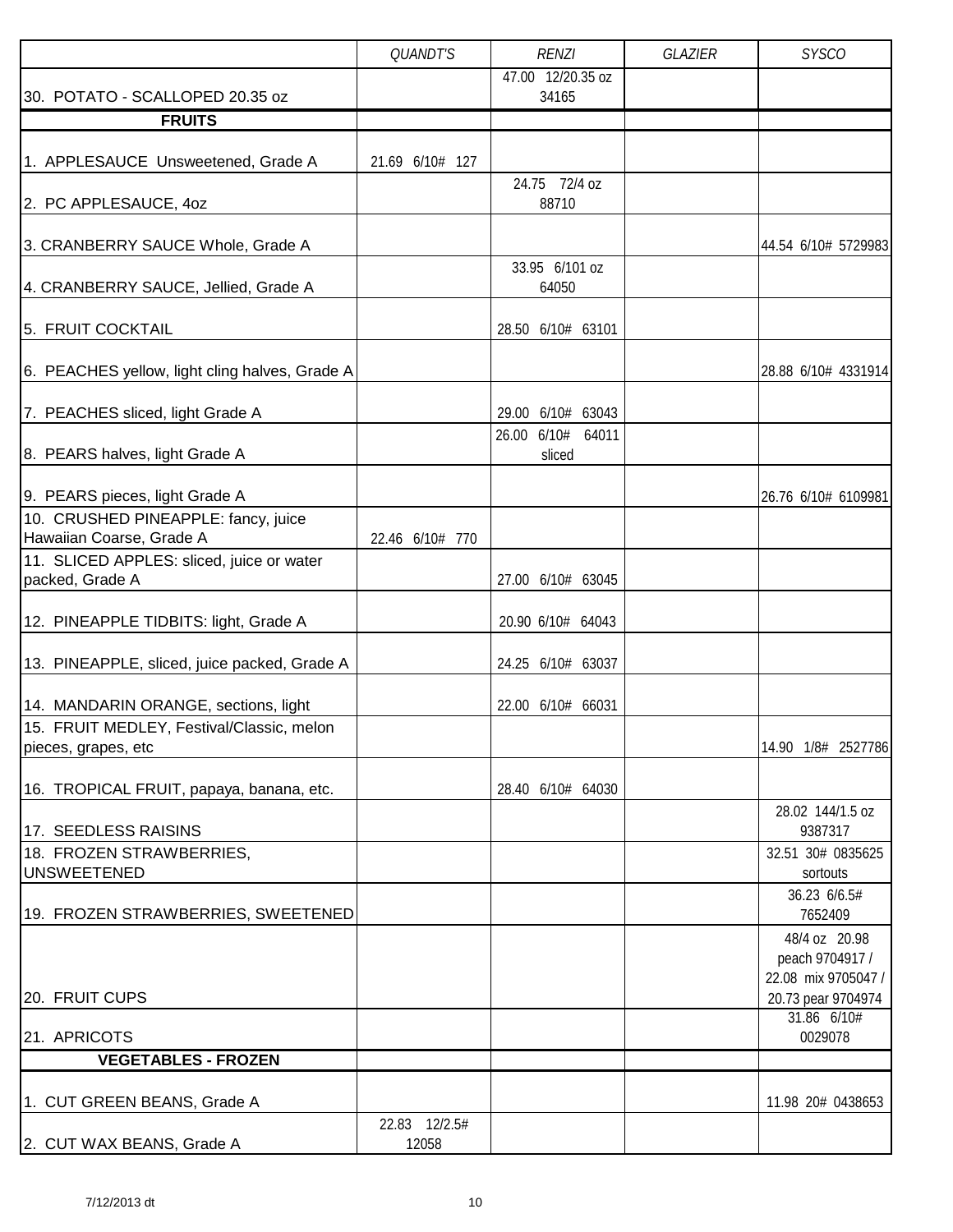|                                         | QUANDT'S               | <b>RENZI</b>     | GLAZIER | <b>SYSCO</b>           |
|-----------------------------------------|------------------------|------------------|---------|------------------------|
| 3. CUT BROCCOLI, Grade A                | 12.95 20# 12105        |                  |         |                        |
| 4. BRUSSEL SPROUTS, Grade A             |                        |                  |         | 18.37 12/2# 7288091    |
| 5. CUT CARROTS, Grade A                 |                        | 10.55 20# 45132  |         |                        |
| 6. BABY CARROTS, whole Grade A          |                        |                  |         | 17.75 12/2# 1055508    |
| 7. SPINACH, chopped Grade A             |                        |                  |         | 21.09 12/3# 7146410    |
| 8. CAULIFLOWER, grade A                 | 17.40 12/2.5#<br>12026 |                  |         |                        |
| 9. CORN, Grade A                        |                        | 15.35 20# 45133  |         |                        |
| 10. MIXED VEGETABLES Grade A, 5 way mix |                        | 14.40 20# 45134  |         |                        |
| 11. ORIENTAL BLEND, Grade A             |                        |                  |         | 17.69 12/2# 8491383    |
| 12. SWEET PEAS, Grade A                 |                        | 15.40 20# 45136  |         |                        |
| 13. PEAS/CARROTS, Grade A               | 21.52 12/2.5#<br>12079 |                  |         |                        |
| 14. HUBBARD SQUASH, Grade A             | 12/4# 12091<br>32.64   |                  |         |                        |
| 15. ASPARAGUS, Grade A                  | 23.05 6/2.5#<br>12005  |                  |         |                        |
| 16. IT CUT GREEN BEANS, Grade A         |                        |                  |         | 19.19 12/2# 1389931    |
| 17. BROCCOLI SPEARS, Grade A            |                        |                  |         | 16.95 12/2# 7288119    |
| 18. LIMA BEANS, Grade A                 | 33.00 12/2.5#<br>12008 |                  |         |                        |
| 19. CAPRI MIX, Grade A                  |                        |                  |         | 16.01 12/2#<br>1528769 |
| 20. ITALIAN MIX, Grade A                |                        | 17.75 20# 45324  |         |                        |
| 21. WINTER BLEND, Grade A               |                        | 16.00 20# 45320  |         |                        |
| 22. SCAND BLEND, Grade A                |                        |                  |         | 19.84 12/2#<br>1474980 |
| 23. JAPANESE STIR FRY, Grade A          | 22.63 12/2#<br>12068   |                  |         |                        |
| 24. FAJITA STRIPS 12-2#                 | 12/2# 12092<br>22.83   |                  |         |                        |
| 25. CALIFORNIA BLEND, Grade A           |                        | 13.95 20# 44601  |         |                        |
| 26. BREAKFAST CUBE POTATOES             |                        | 18.50 6/5# 34395 |         |                        |
| 27. FRENCH GREEN BEANS                  |                        | 15.55 20# 45310  |         | 18.74 12/2# 0672356    |
| 28. DICED ONIONS                        | 14.99 12/2# 12207      |                  |         |                        |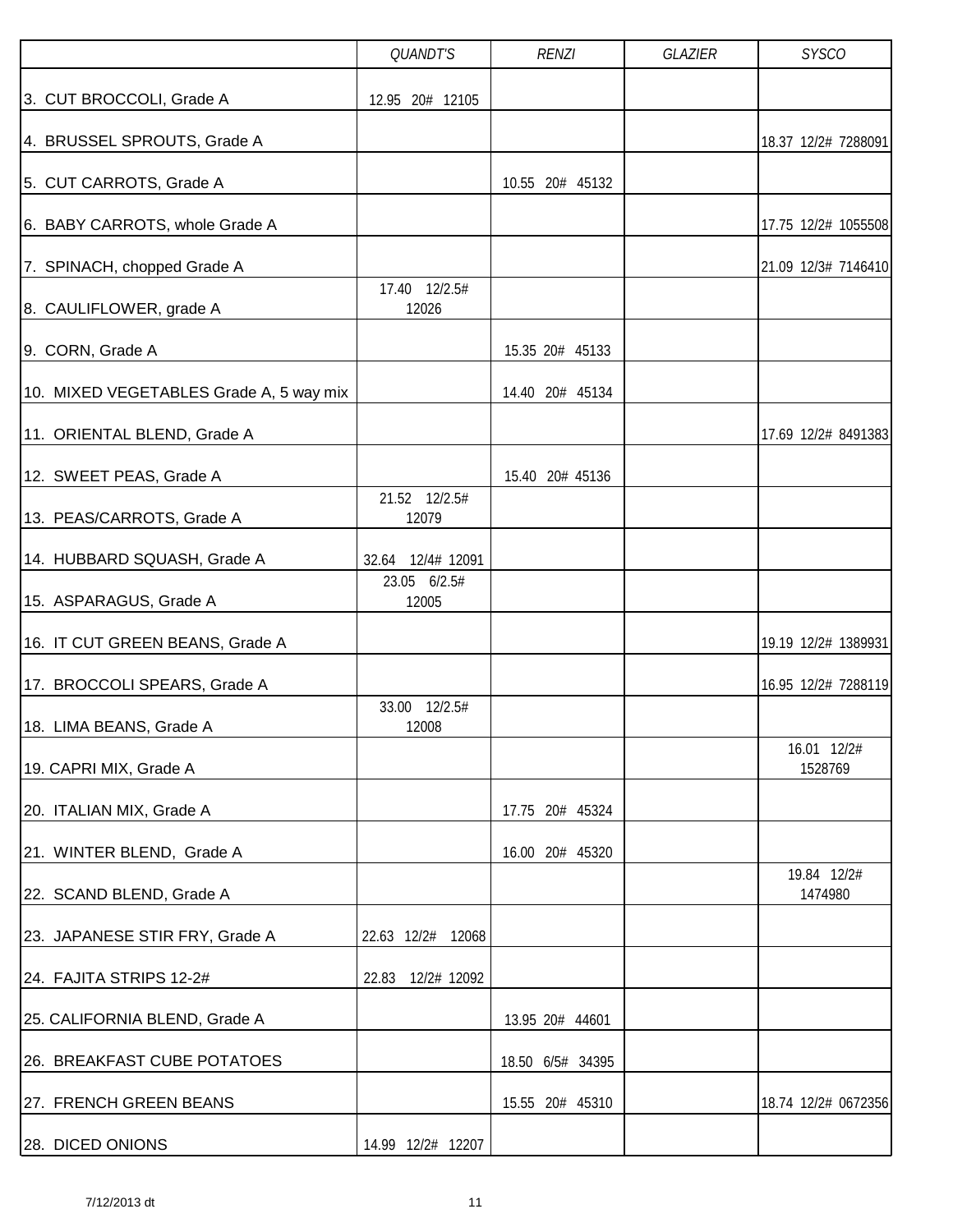|                                 | QUANDT'S                                  | <b>RENZI</b> | GLAZIER | <b>SYSCO</b>                                                                                                                                                    |
|---------------------------------|-------------------------------------------|--------------|---------|-----------------------------------------------------------------------------------------------------------------------------------------------------------------|
| 29. FRENCH FRIES                | 13.77 6/5# 12152                          |              |         |                                                                                                                                                                 |
| 30. FROZEN ZUCCHINI             | 24.12 12/3# 12090                         |              |         |                                                                                                                                                                 |
| 31. FROZEN PEARL ONIONS         | 24.06 12/2.5#<br>12087                    |              |         |                                                                                                                                                                 |
| 32. FROZEN DICED GREEN PEPPERS  |                                           |              |         | 19.37 12/2#<br>1876069                                                                                                                                          |
| <b>PUDDING</b>                  |                                           |              |         |                                                                                                                                                                 |
| 1. REGULAR CHOCOLATE            | 23.07 6/10# 6108                          |              |         | 29.33 12/2 lb<br>5106554                                                                                                                                        |
| 2. REGULAR BUTTERSCOTCH         | 24.38 6/10# 6112                          |              |         |                                                                                                                                                                 |
| 3. REGULAR VANILLA              | 23.07 6/10# 6110                          |              |         | 22.15 12/24 oz<br>4010922                                                                                                                                       |
| 4. REGULAR PISTACHIO            | 59.24 12/24 oz<br>6055 spec order         |              |         |                                                                                                                                                                 |
| 5. SUGAR FREE                   | 18.09 12/3 oz b<br>5823 / v 5822 / c 5824 |              |         |                                                                                                                                                                 |
| 6. SNACK PACK PUDDINGS          |                                           |              |         | 48/3.5 oz 14.94<br>butter:6213615 &<br>tapicoa:6051452 /<br>15.13 choc:5661582 &<br>van:5763834                                                                 |
| 7. DIABETIC SNACK PACK PUDDINGS |                                           |              |         | 48/4 oz 20.10<br>tapioca: 1642362 &<br>van:2619500                                                                                                              |
| 8. TAPIOCA PUDDING              |                                           |              |         | 27.01 6/10#<br>4011102                                                                                                                                          |
| 9. LEMON PUDDING                | 24.38 6/10# 6114                          |              |         |                                                                                                                                                                 |
| <b>JELLO</b>                    |                                           |              |         |                                                                                                                                                                 |
|                                 |                                           |              |         | 12/24 oz 22.34 asst<br>citrus: 4010344 /<br>22.24 asst red:<br>4010310 & straw:<br>4010476 / 27.59<br>cherry: 4010351 /<br>27.60 orange:<br>4010443 / 25.14 red |
| 1. REGULAR                      |                                           |              |         | raspb: 4010450<br>24.41 18/2.75 oz                                                                                                                              |
| 2. SUGAR FREE RED               |                                           |              |         | 7188711<br>23.42 18/2.75 oz                                                                                                                                     |
| 3. SUGAR FREE CITRUS            |                                           |              |         | 7188701                                                                                                                                                         |
| <b>DAIRY</b>                    |                                           |              |         |                                                                                                                                                                 |
| 1. MEXICAN SHREDDED CHEESE      |                                           |              |         | 44.93 4/5# 2406189                                                                                                                                              |
| 2. CHEESE, EXTRA SHARP, block   |                                           |              |         | 27.68 2/5# 3812971                                                                                                                                              |
| 3. CHEESE AMER PROCESSED SLICED |                                           |              |         | 44.45 4/5# 6697890                                                                                                                                              |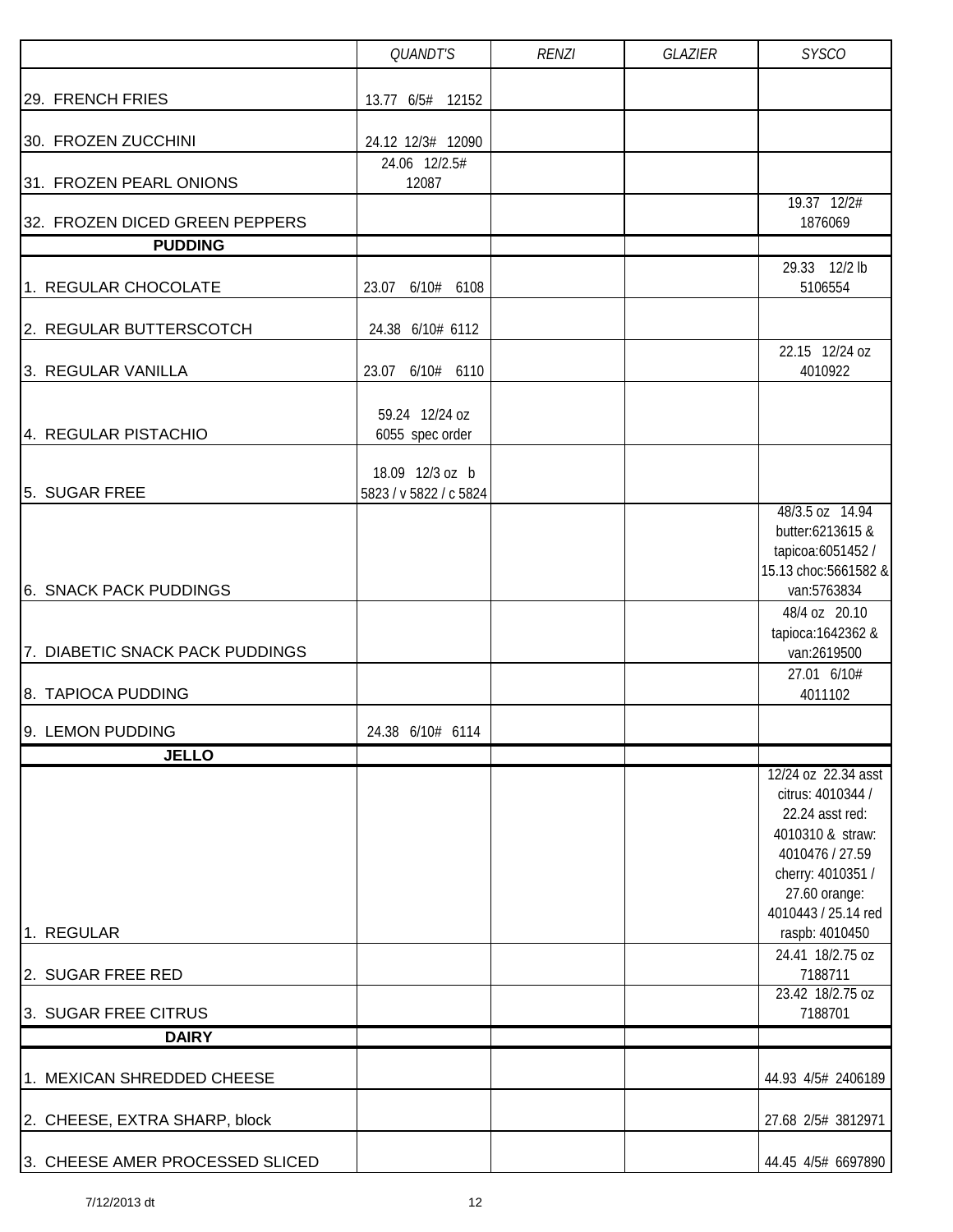|                                                         | <b>QUANDT'S</b>                            | <b>RENZI</b>            | <b>GLAZIER</b> | <b>SYSCO</b>              |
|---------------------------------------------------------|--------------------------------------------|-------------------------|----------------|---------------------------|
| 4. MAYONNAISE                                           |                                            |                         |                | 22.72 4/gal<br>4002432    |
| 5. MARGARINE                                            |                                            | 19.95 30/1# 29088       |                |                           |
| 6. MOZZARELLA CHEESE SHREDDED                           |                                            |                         |                | 68.77 6/5# 7483654        |
| 7. PARMESAN CHEESE                                      |                                            | 2.63 lb 5# bag<br>25600 |                |                           |
| 8. PIZZA CRUST, 12x16" rectangular par<br>baked         |                                            | 25.20 10/43 oz<br>37807 |                |                           |
| 9. YOGURT: 24/4 oz CONTAINERS PER<br>CASE               |                                            | 15.00 48/4 oz<br>26082  |                |                           |
| 10. LOWFAT COTTAGE CHEESE                               |                                            | 36.59 6/5# 29028        |                |                           |
| 11. SHREDDED SHARP CHEESE                               |                                            |                         |                | 50.44 4/5# 1159946        |
| 12. LIQUID BUTTER                                       |                                            |                         |                | 27.11 3/gal 4577391       |
| 13. READY WHIP TOPPING                                  |                                            | 43.00 12/32 oz<br>91000 |                |                           |
| 14. PC MARGARINE cups                                   |                                            |                         |                |                           |
| 15. PC BUTTER cups                                      |                                            |                         |                | 20.04 720/5 gm<br>8415242 |
| 16. 1% COTTAGE CHEESE                                   |                                            | 36.59 6/5# 29028        |                |                           |
| 17. SOUR CREAM                                          |                                            | 28.19 6/5# 25325        |                |                           |
| 18. LIGHT YOGURT - assorted flavors                     | 17.32 48/4 oz 37909<br>blueberry / vanilla |                         |                |                           |
| 19. CHEESE, SWISS                                       | 79.14 6/5# 37342                           |                         |                |                           |
| 20. PC SOUR CREAM cups                                  | 12.71 100/1 oz<br>10299                    |                         |                |                           |
| <b>COOKIES &amp; CRACKERS</b>                           |                                            |                         |                |                           |
| 1. GRAHAM CRACKERS, individual packages                 | 21.77 200/2 ct 7944                        |                         |                |                           |
| 2. SALTINES UNSALTED TOPS, individual<br>packages       |                                            |                         |                | 15.73 500/2ct<br>4455028  |
| 3. SALTINE - KRISPY - individual pkgs                   |                                            |                         |                | 7.16 500/2 pk<br>4204996  |
| 4. FIG NEWTONS/indivudual pkgs.                         |                                            |                         |                | 37.84 120/1 oz<br>4220554 |
| 5. FIG NEWTONS #1                                       |                                            |                         |                |                           |
| 6. SUGAR COOKIES frozen ready to bake<br>dough          |                                            | 31.50 240/1 oz<br>37439 |                |                           |
| 7. PEANUT BUTTER COOKIES ready to bake<br>frozen dough  | 36.13 392/1 oz<br>14166                    |                         |                |                           |
| 8. CHOCOLATE CHIP COOKIES frozen ready<br>to bake dough | 30.82 210/1.5 oz<br>14163                  |                         |                |                           |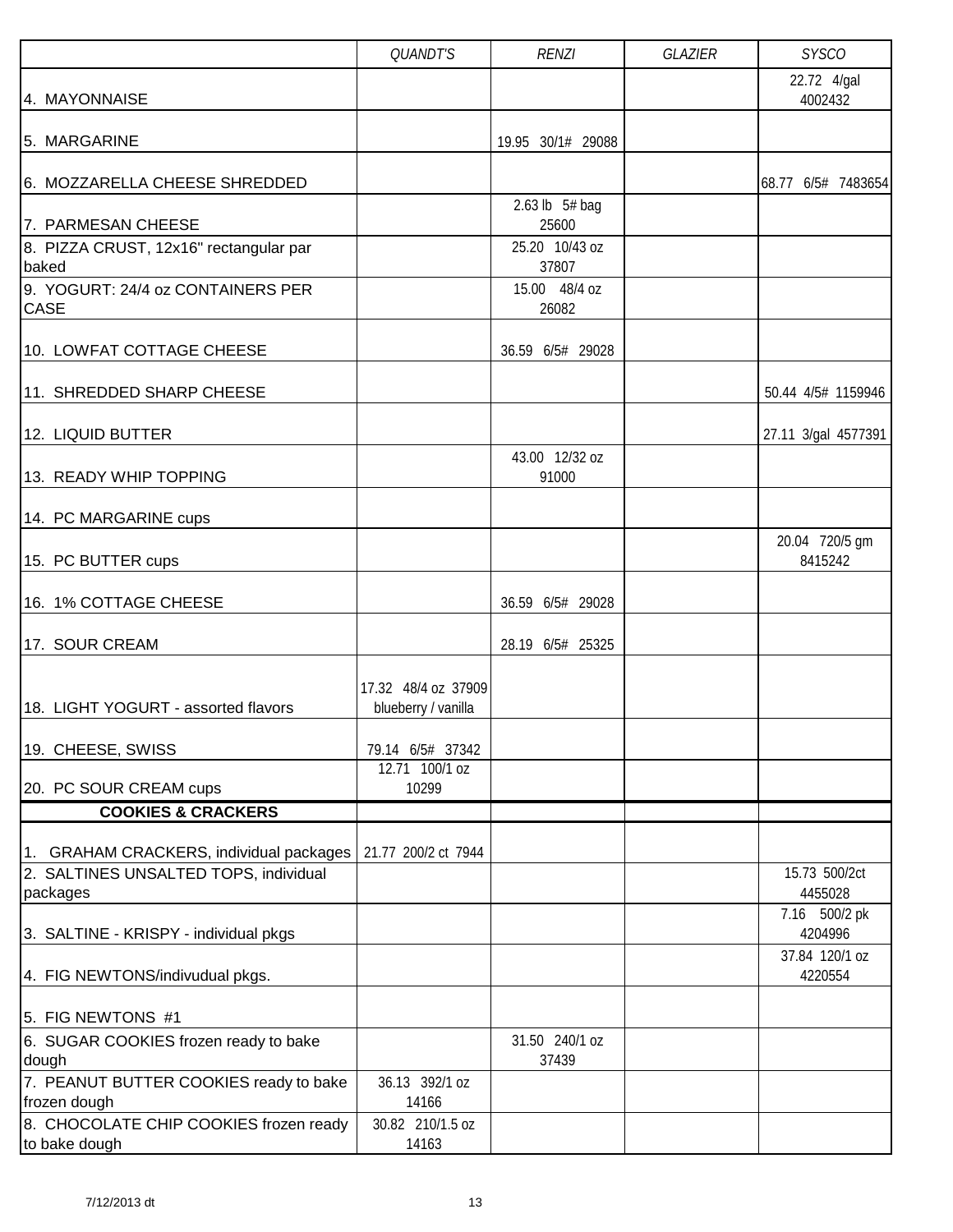|                                                               | QUANDT'S            | <b>RENZI</b>    | <b>GLAZIER</b> | <b>SYSCO</b>                                                                                                  |
|---------------------------------------------------------------|---------------------|-----------------|----------------|---------------------------------------------------------------------------------------------------------------|
| 9. LORNA DOONE COOKIE                                         |                     |                 |                | 29.90 120/1 oz<br>4125852                                                                                     |
| 10. SUGAR FREE COOKIE: Lemon                                  | 44.59 120/3 ct 7808 |                 |                |                                                                                                               |
| SUGAR FREE COOKIE: Chocolate                                  | 44.59 120/3 ct 7800 |                 |                |                                                                                                               |
| SUGAR FREE COOKIE: Short Bread                                |                     |                 |                | 39.02 120/8 ct<br>3294980                                                                                     |
| 11. WHITE CHIP MACADAMIAN NUT - frozen<br>ready to bake dough |                     |                 |                | 44.34 213/1.5 oz<br>7220684                                                                                   |
| <b>MISC</b>                                                   |                     |                 |                |                                                                                                               |
| 1. FROZEN FRENCH TOAST                                        |                     |                 |                | 17.23 144/1.5 oz<br>3580487                                                                                   |
| 2. FROZEN WAFFLES                                             |                     | 11.49 144 46023 |                |                                                                                                               |
| 3. FROZEN PANCAKES                                            |                     |                 |                | 9.51 144/1.2 oz<br>0669200                                                                                    |
| 4. READY MADE BISCUITS 3"                                     |                     |                 |                | 20.09 120/2 oz<br>5622873<br>22.30 175/1 oz                                                                   |
| 5. READY MADE BISCUITS 2"                                     |                     |                 |                | 5655097                                                                                                       |
| <b>6. TORTILLA SHELLS</b>                                     |                     |                 |                | 13.14 6" 24/12 ct<br>2385748 / 16.23 8.25"<br>20/12 ct 2385763 /<br>22.91 10" 16/12 ct<br>2385771 / 28.59 12" |
| 7. SPRAY COATING (pan)                                        |                     |                 |                | 12/12 ct 7327844<br>10.79 6/17 oz<br>4135380                                                                  |
| 8. SUGAR FREE HOT CHOCOLATE -                                 |                     |                 |                |                                                                                                               |
| individual                                                    | 20.59 6/25 ct 5126  |                 |                |                                                                                                               |
| 9. PC SUGAR FREE PANCAKE SYRUP<br>10. PC PANCAKE SYRUP        |                     |                 |                | 14.00 100/1 oz<br>5932280<br>7.99 100/1.5 oz<br>8435273                                                       |
| 11. PC HALF & HALF                                            |                     |                 |                | 10.41 400/3/8 oz<br>7459068                                                                                   |
| 12. PC PEANUT BUTTER                                          |                     |                 |                | 44.07 200/.75 oz<br>8435638                                                                                   |
| 13. PC JELLY - regular                                        |                     |                 |                | 14.52 400/10 gm<br>4326013                                                                                    |
| 14. PC JELLY - diet                                           |                     |                 |                | 14.82 200/12 gm<br>9778614                                                                                    |
| 15. KETCHUP - small bottle                                    |                     |                 |                | 23.65 36/14 oz<br>4560934                                                                                     |
| 16. MUSTARD - small bottle                                    |                     |                 |                | 14.32 12/12 oz<br>4736070                                                                                     |
| 17. 14 - 16 oz COFFEE                                         |                     |                 |                | 54.84 18/14 oz<br>6957799                                                                                     |
| 18. 14 - 16 oz DECAF COFFEE                                   |                     |                 |                | 63.51 18/14 oz<br>6958045                                                                                     |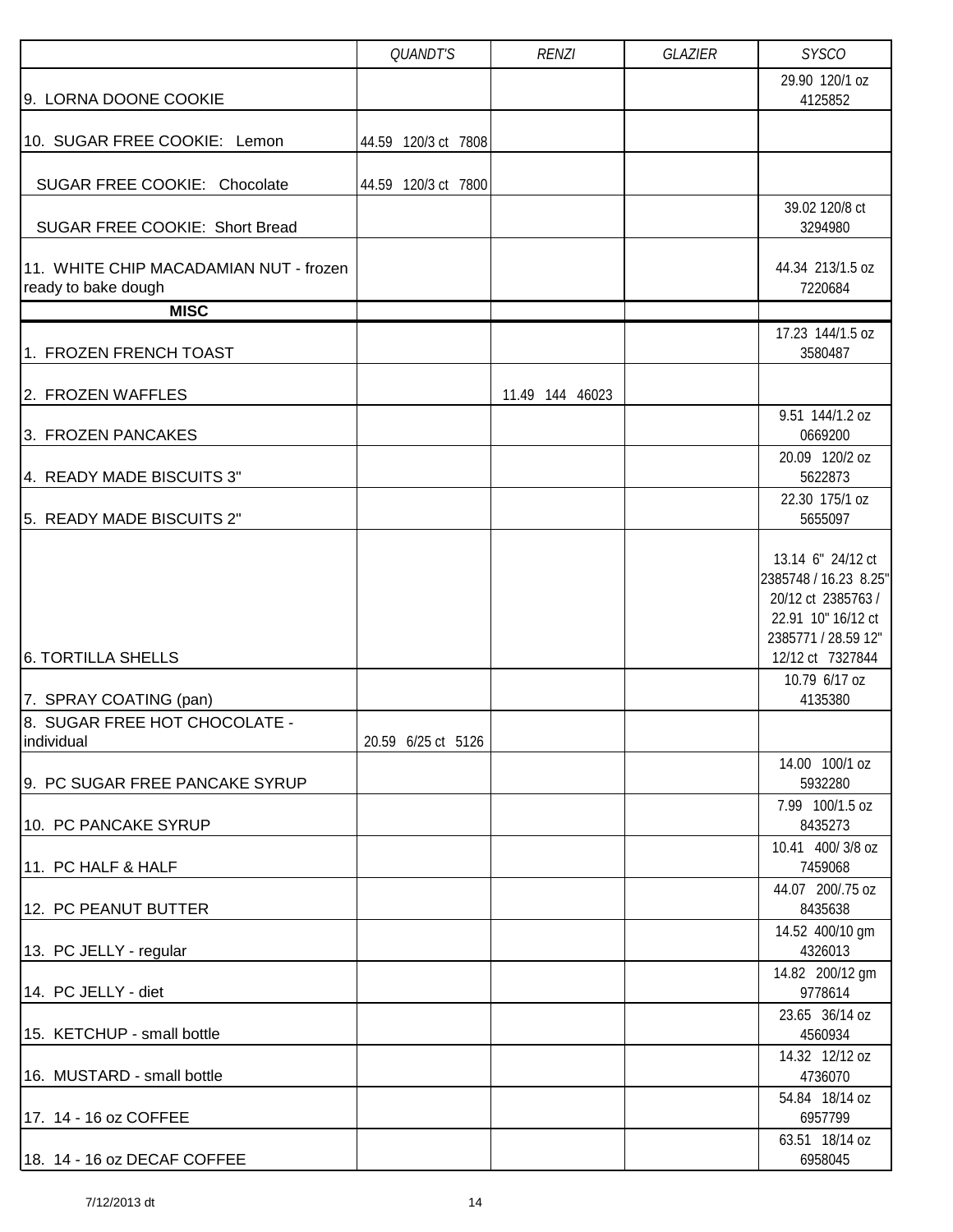|                                                                          | <b>QUANDT'S</b>                  | <b>RENZI</b> | <b>GLAZIER</b>        | <b>SYSCO</b>                |
|--------------------------------------------------------------------------|----------------------------------|--------------|-----------------------|-----------------------------|
| 19. PC SALT SUBSTITUTE                                                   | 18.24 2000 4665                  |              |                       | 12.63 100/.75 oz            |
| 20. PC CREAM CHEESE                                                      |                                  |              |                       | 4586590<br>17.47 6/10#      |
| 21. GREEN BEANS                                                          |                                  |              |                       | 0682486                     |
| 22. WAX BEANS                                                            |                                  |              |                       | 20.46 6/10#<br>4935854      |
| 23. KIDNEY BEANS                                                         | 21.16 6/10# 1168                 |              |                       |                             |
| 24. BAKED BEANS (Gramma Brown)                                           |                                  |              |                       | 38.96 6/10#<br>5123724      |
| 25. SUGAR FREE PUDDING - Individual ready<br>to make                     | 18.09 12/3 oz v<br>5822 / c 5824 |              |                       |                             |
| 26. SUGAR FREE JELLO - Individual ready to<br>make                       |                                  |              |                       | 24.41 18/2.75 oz<br>7188711 |
| 27. PC SALAD DRESSING (Italian LF)                                       |                                  |              |                       | 10.02 60/1.5 oz<br>5954250  |
| 28. DIET CRANBERRY SAUCE                                                 |                                  |              |                       |                             |
| 29. BOLOGNA - Wunderbar or equal                                         | 7.73 2/10# 38170                 |              |                       |                             |
| 30. POTATO CHIP - regular 1 oz                                           | 10.57 60/1 oz 9425               |              |                       | 15.89 72/1 oz               |
| 31. POTATO CHIP - BBQ - 1 oz<br>32. POTATO CHIP - Sour Cream & Onion - 1 |                                  |              |                       | 0023705<br>15.89 72/1 oz    |
| lOZ                                                                      |                                  |              |                       | 0023747                     |
| 33. TORTILLA CHIPS - 16 oz                                               | 8.47 6/16 oz TBD                 |              |                       |                             |
| 34. STRAWBERRY PRESERVES - 4#                                            |                                  |              |                       | 34.31 6/4# 4184628          |
| 35. GRAPE JELLY - #10                                                    | 28.17 6/4# 4040                  |              |                       |                             |
| 36. KOSHER MEALS - Pre-Packaged - Variety                                |                                  |              |                       |                             |
| <b>MILK</b>                                                              |                                  |              |                       |                             |
| 1) WHOLE MILK - Gallon                                                   |                                  |              | 17.93 4/gal 01001     |                             |
| 2) WHOLE MILK - 1/2 Gallon                                               |                                  |              | 19.44 9/.5 gal 1290   |                             |
| 3) WHOLE MILK - 8 oz                                                     |                                  |              | 16.21 50/8 oz 1962    |                             |
| 4) SKIM MILK - 1/2 Gallon                                                |                                  |              | 18.23 9/.5 gal 3700   |                             |
| 5) SKIM MILK - 8 oz                                                      |                                  |              | 50/8 oz 3962<br>15.13 |                             |
| 6) 1% MILK - 1/2 Gallon                                                  |                                  |              | 18.78 9/.5 gal 4029   |                             |